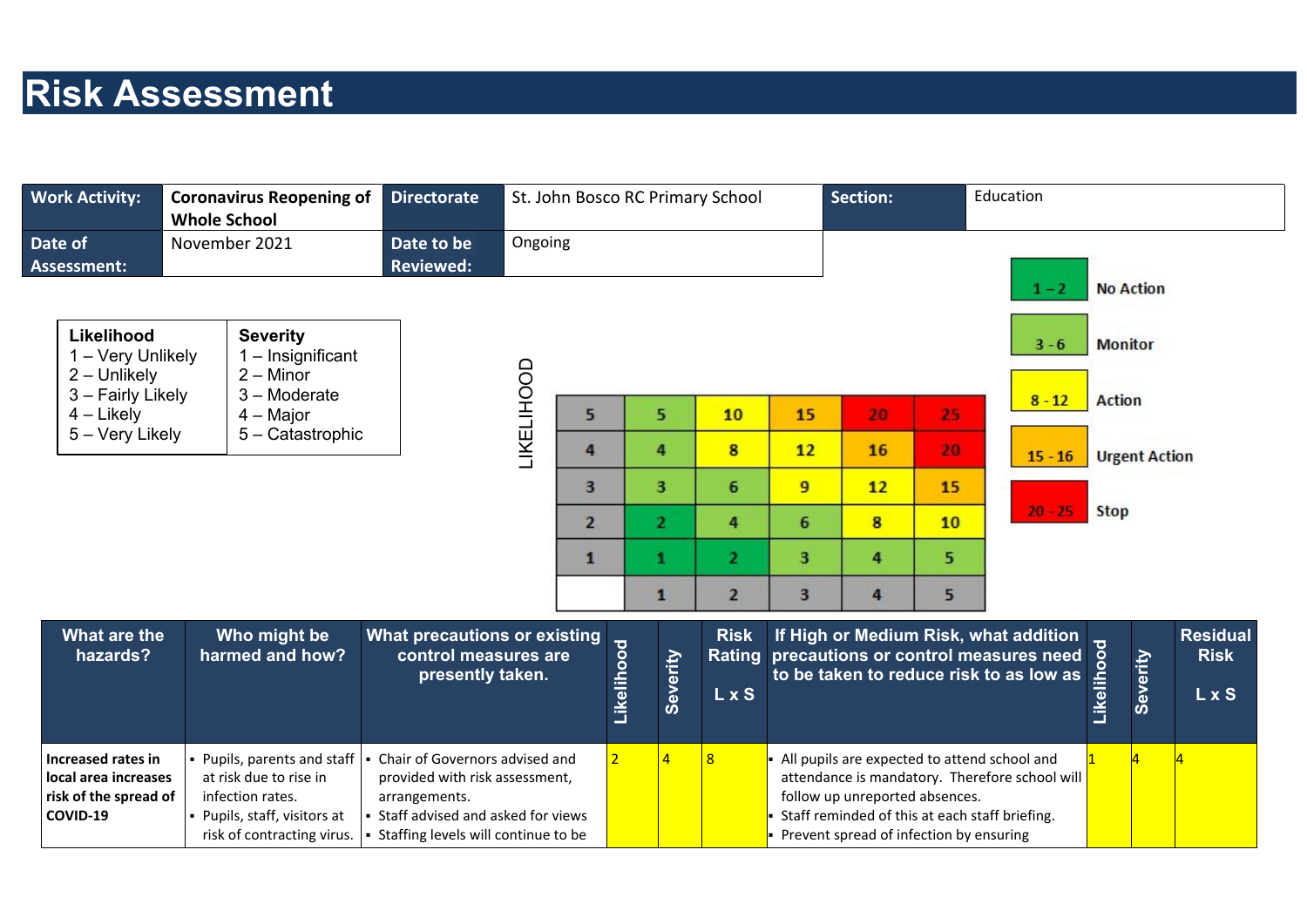| What are the<br>hazards? | Who might be<br>harmed and how?                                                                                                                                                                                  | What precautions or existing<br>control measures are<br>presently taken.                                                                                                                                                                                                                                                                                                                                                                                                                                                                                                                                                                                                                                                                                                                                                                                                                                                                                                                                                                                                                                                                                | Likelihood | Severity | <b>Risk</b><br><b>LxS</b> | If High or Medium Risk, what addition<br>precautions or control measures need<br>to be taken to reduce risk to as low as<br>$\frac{2}{\frac{36}{1-\frac{36}{1-\frac{36}{1-\frac{36}{1-\frac{36}{1-\frac{36}{1-\frac{36}{1-\frac{36}{1-\frac{36}{1-\frac{36}{1-\frac{36}{1-\frac{36}{1-\frac{36}{1-\frac{36}{1-\frac$<br>Rating precautions or control measures need                                                                                                                                                                                                                                                                                                                                                                                                                                                                                                                                                                                                                                                                                                                                                                                                                                                                                                                                                                                                                                                                                                                       | Severity | <b>Residual</b><br><b>Risk</b><br>L x S |
|--------------------------|------------------------------------------------------------------------------------------------------------------------------------------------------------------------------------------------------------------|---------------------------------------------------------------------------------------------------------------------------------------------------------------------------------------------------------------------------------------------------------------------------------------------------------------------------------------------------------------------------------------------------------------------------------------------------------------------------------------------------------------------------------------------------------------------------------------------------------------------------------------------------------------------------------------------------------------------------------------------------------------------------------------------------------------------------------------------------------------------------------------------------------------------------------------------------------------------------------------------------------------------------------------------------------------------------------------------------------------------------------------------------------|------------|----------|---------------------------|-------------------------------------------------------------------------------------------------------------------------------------------------------------------------------------------------------------------------------------------------------------------------------------------------------------------------------------------------------------------------------------------------------------------------------------------------------------------------------------------------------------------------------------------------------------------------------------------------------------------------------------------------------------------------------------------------------------------------------------------------------------------------------------------------------------------------------------------------------------------------------------------------------------------------------------------------------------------------------------------------------------------------------------------------------------------------------------------------------------------------------------------------------------------------------------------------------------------------------------------------------------------------------------------------------------------------------------------------------------------------------------------------------------------------------------------------------------------------------------------|----------|-----------------------------------------|
|                          | • Increase in staff and<br>pupil absence<br>• Spread of virus to<br>immediate family<br>members and wider<br>community.<br>Closure of school.<br>- Risk of new variants<br>spreading through<br>school community | assessed to ensure adequate cover<br>on site.<br>- Any child displaying symptoms of<br>illness will be isolated in the KS2<br>Disabled toilet and the parent<br>contacted. Room will be deep<br>cleaned after use.<br>• Parents advised to let school know<br>pupil test results so appropriate<br>action can be taken.<br>- School have sufficient stock of PPE<br>to reopen and this will continue to<br>be reassessed and restocked as<br>necessary.<br>• Staff dealing with a child displaying<br>symptoms of COVID MUST wear<br>appropriate PPE. A supply of PPE is<br>available in each classroom and in<br>the KS2 disabled toilet quarantine<br>area.<br>- Parents will be either given a<br>testing kit when they collect their<br>child or advised to obtain a COVID<br>testing kit and self-isolate for 10<br>days.<br>• Any area contaminated through<br>sickness will be sealed off and a<br>deep clean carried out by LA<br>contracted cleaning staff.<br>- Cleaning staff/kitchen staff will<br>follow their own departments risk<br>assessments and cleaning<br>routines/ procedures as provided<br>by their respective Local Authority |            |          |                           | individuals who are unwell with COVID-19<br>symptoms do not come to school.<br>Signpost individuals to NHS Test and Trace<br>process.<br>Any positive cases of COVID will be reported<br>immediately to the Local Authority.<br>Minimise contact between individuals wherever<br>possible.<br>Staff advised to wear face masks/visors when in<br>communal areas of the school.<br>Staff break and lunch times will be staggered to<br>minimise contact.<br>City of Sunderland Cleaning Department<br>provides adequate cleaning each day with<br>enough cleaning staff available on site.<br>Staff are prepared for the possibility of a<br>localised/full lockdown - home learning packs<br>are ready to send home, online learning<br>platforms are licenced and in place.<br>Advice about who to call if an outbreak is<br>suspected is pinned to the noticeboard in the<br>main office and the headteachers office and<br>contains names and contact information.<br>Public Health advice about self-isolation is<br>pinned to the wall beside the phone in the main<br>office and on the noticeboard in the<br>headteachers office.<br>Public Health England, Health Protection Team<br>will be called swiftly in the event of an outbreak<br>of cases of Covid-19. Contact tel: 0300 303<br>8596 (ext.1) or for out of hours 0191 269 7714)<br>Pupils or staff need to access a PCR test if they<br>have any symptoms of COVID (High<br>temperature, new, continuous cough, loss or |          |                                         |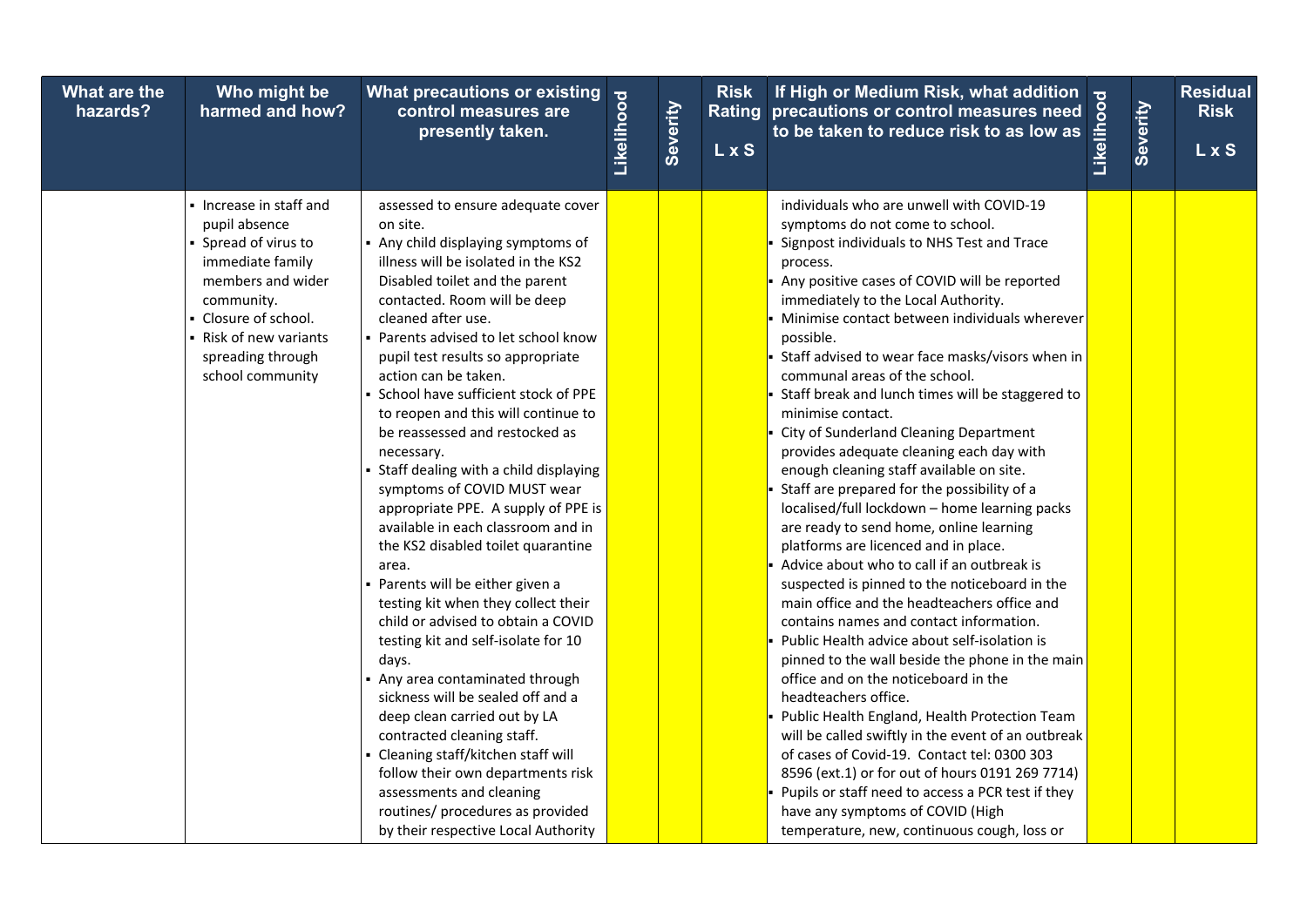| What are the<br>hazards?                         | Who might be<br>harmed and how?                                                                                                                                                           | What precautions or existing<br>control measures are<br>presently taken.                                                                                                                                                                                                                                                                                                                                                                                                                                                                                                                                                                                                                                          | Likelihood     | Severity       | <b>Risk</b><br><b>LxS</b> | If High or Medium Risk, what addition<br>Rating precautions or control measures need<br>to be taken to reduce risk to as low as | Likelihood | Severity | <b>Residual</b><br><b>Risk</b><br>L x S |
|--------------------------------------------------|-------------------------------------------------------------------------------------------------------------------------------------------------------------------------------------------|-------------------------------------------------------------------------------------------------------------------------------------------------------------------------------------------------------------------------------------------------------------------------------------------------------------------------------------------------------------------------------------------------------------------------------------------------------------------------------------------------------------------------------------------------------------------------------------------------------------------------------------------------------------------------------------------------------------------|----------------|----------------|---------------------------|---------------------------------------------------------------------------------------------------------------------------------|------------|----------|-----------------------------------------|
|                                                  |                                                                                                                                                                                           | departments.<br>• Prop doors open if safe to do so to<br>limit use of door handles. This will<br>include doors in classrooms, doors<br>in corridors and doors into the hall.<br>All outside doors will remain closed<br>with fob entry access.<br>- Access to testing available should<br>illness be suspected.<br>Staff advised of isolation period<br>should illness be suspected by<br>headteacher at staff briefings.<br>The Headteacher will use the Local<br>Authority online notification form<br>should we have any suspected or<br>confirmed COVID cases in school.<br>Staff complete two lateral flow<br>tests each week and report the<br>results to NHS and school. (see<br>separate risk assessment) |                |                |                           | change in sense of smell or taste;                                                                                              |            |          |                                         |
| <b>Clinically vulnerable</b><br>staff and pupils | Significant risk to those<br>categories of people<br>through contracting<br>COVID<br>• Significant risk to those<br>categories of people<br>through contracting the<br>new COVID variants | Any pupil unable to attend school<br>because they are complying with<br>clinical advice will be offered home<br>learning packs and given access to<br>online learning platforms. Their<br>absence will not be penalised.<br>Individual risk assessments carried<br>out on return to work, agreed and<br>signed by staff member and a copy<br>kept on HR file.                                                                                                                                                                                                                                                                                                                                                     | 2 <sup>1</sup> | $\overline{a}$ | $\overline{8}$            | Public Health advice will be followed.                                                                                          |            |          |                                         |
| <b>Entry and exit to</b><br>and from school for  | • Staff, pupils, parents all<br>at risk of contracting                                                                                                                                    | Entry each morning is from 8.40am $2$<br>onwards to reduce the footfall in                                                                                                                                                                                                                                                                                                                                                                                                                                                                                                                                                                                                                                        |                | $\overline{4}$ | $\overline{8}$            | • No visitors/parents will be allowed onto the<br>school premises wherever possible. They will                                  |            |          |                                         |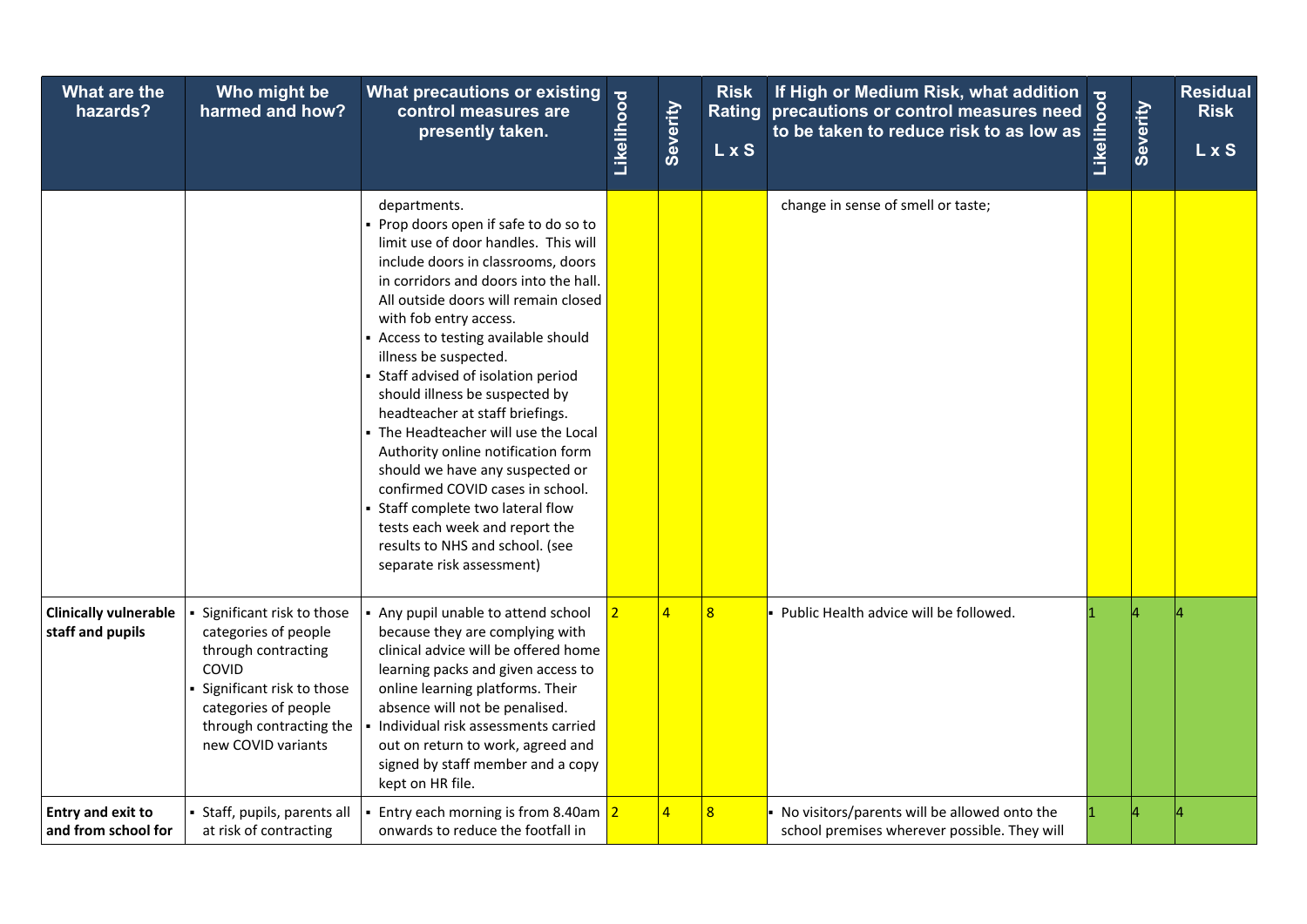| What are the<br>hazards?                                 | Who might be<br>harmed and how?                                                                                                                                                                                                                                                                                                                        | <b>What precautions or existing</b><br>control measures are<br>presently taken.                                                                                                                                                                                                                                                                                                                                                                            | Likelihood     | Severity       | <b>Risk</b><br><b>LxS</b> | If High or Medium Risk, what addition<br>precautions or control measures need $\frac{8}{9}$<br>to be taken to reduce risk to as low as $\frac{2}{9}$<br>Rating precautions or control measures need                                                                                                                                                                                                                                                                                                                                                                                                                                | Severity | <b>Residual</b><br><b>Risk</b><br><b>LxS</b> |
|----------------------------------------------------------|--------------------------------------------------------------------------------------------------------------------------------------------------------------------------------------------------------------------------------------------------------------------------------------------------------------------------------------------------------|------------------------------------------------------------------------------------------------------------------------------------------------------------------------------------------------------------------------------------------------------------------------------------------------------------------------------------------------------------------------------------------------------------------------------------------------------------|----------------|----------------|---------------------------|------------------------------------------------------------------------------------------------------------------------------------------------------------------------------------------------------------------------------------------------------------------------------------------------------------------------------------------------------------------------------------------------------------------------------------------------------------------------------------------------------------------------------------------------------------------------------------------------------------------------------------|----------|----------------------------------------------|
| pupils                                                   | virus<br>- Close contact with large<br>groups arriving and<br>leaving at the same<br>time.<br>- Large number of<br>parents on school site.                                                                                                                                                                                                             | school/grounds.<br>Staggered exit in place for current<br>year groups in school.<br>- Clear and prominent signage<br>displayed.                                                                                                                                                                                                                                                                                                                            |                |                |                           | also be advised not to gather at the school<br>gates. This will be relayed to parents in a letter,<br>via Twitter and is documented within our COVID<br>File.<br>Parents will continue to be advised to ring the<br>school with any questions/problems and<br>request a telephone appointment.                                                                                                                                                                                                                                                                                                                                     |          |                                              |
| <b>Staff:Pupil Ratio</b>                                 | • All involved<br>• Not enough supervision<br>through staff absence<br>could lead to risk of<br>accidents, passing on of<br>infections.<br>Risk of low staffing<br>levels due to further<br>lockdowns/enforced<br>shielding/risk of<br>contracting new<br>variants                                                                                     | • Staffing will be assessed daily to<br>ensure adequate cover of<br>staff: pupils, First Aider's, fire<br>wardens and DSL's.<br>First Aider present each day<br>(qualified available staff include 2<br>First Aid at Work, 2 Paediatric First<br>Aid and 8 First Aid)                                                                                                                                                                                      | $\overline{2}$ | $\overline{4}$ | $\overline{8}$            | Extremely clinically vulnerable staff will be<br>directed to work from home in the event of<br>further lockdowns/upon receipt of medical<br>advice.<br>All parents/carers advised to wear a mask when<br>dropping off/picking up.                                                                                                                                                                                                                                                                                                                                                                                                  |          |                                              |
| Classroom<br><b>Management and</b><br><b>Year Groups</b> | Staff at risk from<br>extended periods of<br>contact with pupils<br>• Pupils at risk through<br>mixing bubbles and<br>contact with others<br>- Use of cloakrooms<br>increases risk of cross<br>contamination<br>. PE in the school hall will<br>pose risk to all as social<br>distancing will not be<br>possible and cleaning<br>and hygiene cannot be | - Children will be kept in their<br>phases, e.g. EYFS, Y1/Y2, Y3/Y4/<br>Y5/Y6 wherever possible.<br>- Toilet breaks for pupils monitored<br>and numbers limited at any one<br>time.<br>- Ensure classrooms are well<br>ventilated with open windows<br>where possible.<br>Pupils will be advised not to bring<br>unnecessary bags and personal<br>belongings, including mobile<br>phones, into school with them if<br>possible. Pens, pencils etc will all | $\overline{2}$ | $\overline{4}$ | $\overline{8}$            | - Teachers advised to stay at front of class as far<br>as possible (consider the use of a visor where<br>close contact cannot be avoided).<br>All PE will take place outside wherever possible<br>to minimise contact in the school hall.<br>Contact between phases will be avoided.<br>Older children in particular will be encouraged<br>not to touch staff or peers.<br>Movement around school will be kept to a<br>minimum avoiding busy corridors, entrances<br>and exits throughout school day<br>Assemblies and collective worship will take<br>place for whole school via Google<br>Classroom/Meet - individual year group |          |                                              |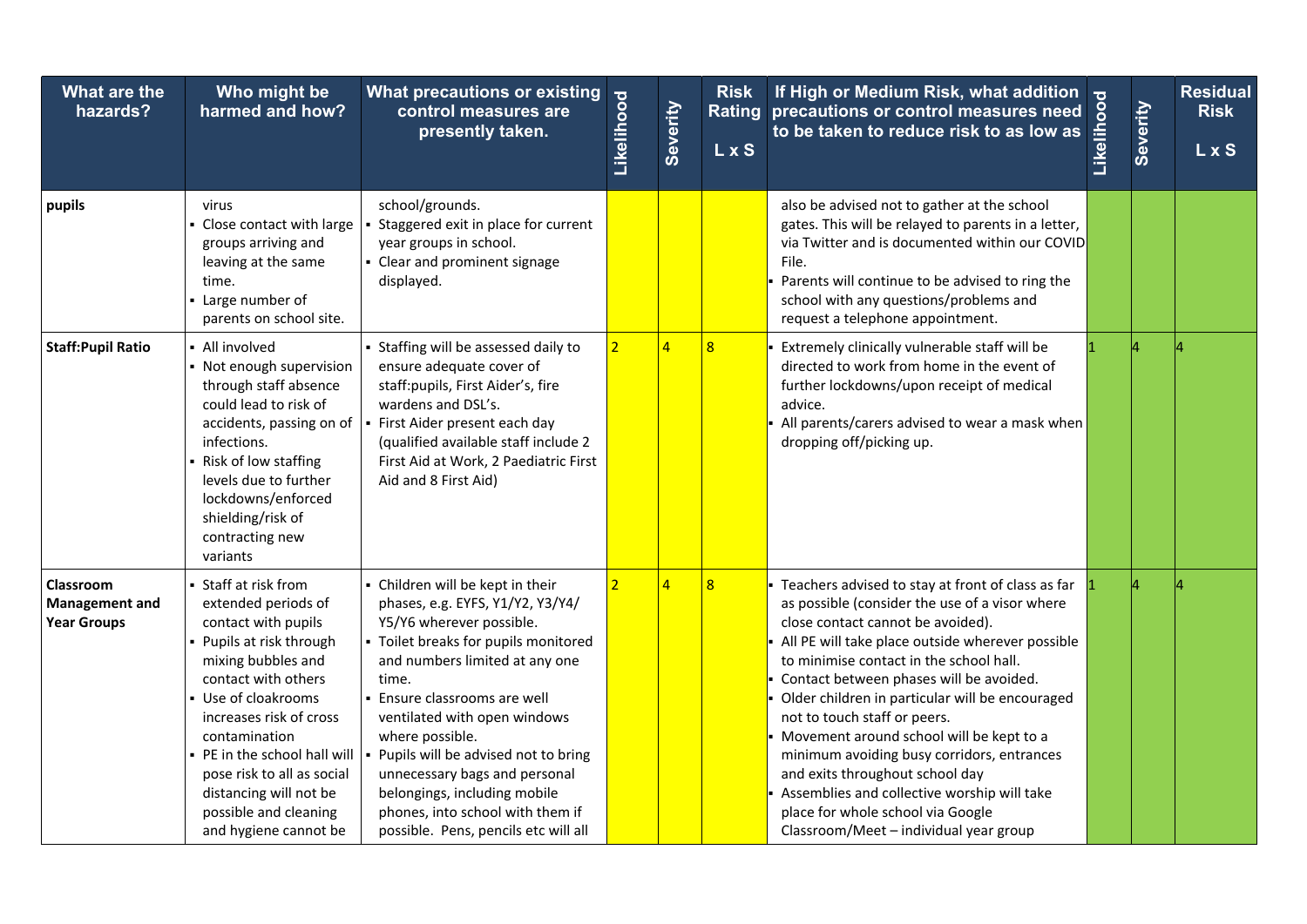| What are the<br>hazards? | Who might be<br>harmed and how?                                                                                                                                                                                                                                                                           | What precautions or existing<br>control measures are<br>presently taken.                                                                                                                                                                                                                                                                                                                                                                                                             | Likelihood | Severity | <b>Risk</b><br><b>LxS</b> | If High or Medium Risk, what addition<br>Rating precautions or control measures need<br>to be taken to reduce risk to as low as                                                                                                                                                                                                                                                                                                                                                                                                                                                                                                                                                                                                                                                                                                                                                                                                                                                                                                                                                                                                                                                 | Likelihood | Severity | <b>Residual</b><br><b>Risk</b><br><b>LxS</b> |
|--------------------------|-----------------------------------------------------------------------------------------------------------------------------------------------------------------------------------------------------------------------------------------------------------------------------------------------------------|--------------------------------------------------------------------------------------------------------------------------------------------------------------------------------------------------------------------------------------------------------------------------------------------------------------------------------------------------------------------------------------------------------------------------------------------------------------------------------------|------------|----------|---------------------------|---------------------------------------------------------------------------------------------------------------------------------------------------------------------------------------------------------------------------------------------------------------------------------------------------------------------------------------------------------------------------------------------------------------------------------------------------------------------------------------------------------------------------------------------------------------------------------------------------------------------------------------------------------------------------------------------------------------------------------------------------------------------------------------------------------------------------------------------------------------------------------------------------------------------------------------------------------------------------------------------------------------------------------------------------------------------------------------------------------------------------------------------------------------------------------|------------|----------|----------------------------------------------|
|                          | guaranteed throughout<br>the school day.<br>• School meals in the hall<br>poses a risk to all as no<br>social distancing<br>possible.<br>• Increased number of<br>SEN children with<br>specific needs<br>• Some pupils may<br>display challenging<br>behaviour.<br>• Risk of no Christmas<br>performances | be provided in school and sanitised<br>regularly.<br>- Any shared equipment will be<br>cleaned frequently and kept out of<br>service for 48 hours (72 if plastic)<br>between use by different bubbles.<br>- I-Pads will be allocated to<br>individual children and sanitised<br>regularly by staff using anti-<br>bacterial cleaner which is COSHH<br>assessed (Data sheets available).<br>• Staff to reduce amount of time in<br>face to face contact with pupils to<br>lower risk. |            |          |                           | classroom based worship will be timetabled.<br>Pupils will access outdoor areas within their<br>own 'phase groups'.<br>Educational visits will be considered on an<br>individual basis and risk assessed accordingly.<br>Support will be available for pupils displaying<br>challenging behaviour through the purchase of<br>SLA for Behaviour Support and the services of a<br>Pastoral Support Worker for one afternoon a<br>week to support mental health and wellbeing.<br>Staff to send all photocopying from their class<br>computer to avoid unnecessary visits to the<br>photocopier.<br>Staff to sanitise hands and screen after using<br>the copier.<br>Reduce visits to collect copying.<br>Outside providers (Sports, Music) coming into<br>school should sanitise hands on entry and made<br>aware of protocols.<br>Instruments should not be shared unless<br>sanitised in between use.<br>Any IT equipment used during music should be<br>wiped down before and after use.<br>School will review the possibility of Christmas<br>performances and will resort to a back up plan<br>should parents not be allowed into school (i.e. a<br>broadcasted performance) |            |          |                                              |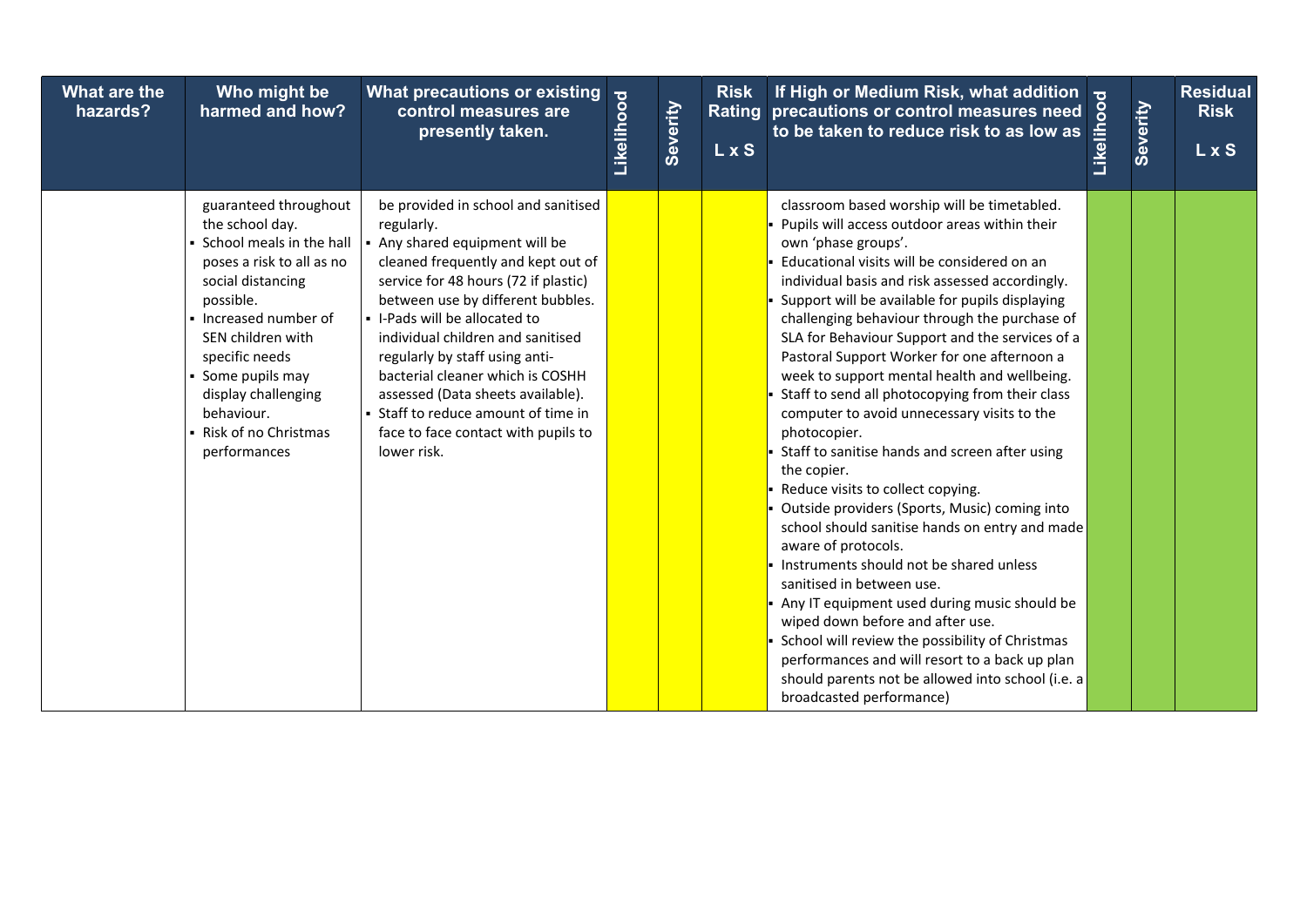| What are the<br>hazards?              | Who might be<br>harmed and how?                                                                                                                   | What precautions or existing<br>control measures are<br>presently taken.                                                                                                                                                                                                                                                                                                                                                                                                                                                                                                                            | Likelihood     | Severity       | <b>Risk</b><br><b>LxS</b> | If High or Medium Risk, what addition<br>Rating precautions or control measures need<br>to be taken to reduce risk to as low as                                                                                                                                             | Likelihood | Severity | <b>Residual</b><br><b>Risk</b><br>L x S |
|---------------------------------------|---------------------------------------------------------------------------------------------------------------------------------------------------|-----------------------------------------------------------------------------------------------------------------------------------------------------------------------------------------------------------------------------------------------------------------------------------------------------------------------------------------------------------------------------------------------------------------------------------------------------------------------------------------------------------------------------------------------------------------------------------------------------|----------------|----------------|---------------------------|-----------------------------------------------------------------------------------------------------------------------------------------------------------------------------------------------------------------------------------------------------------------------------|------------|----------|-----------------------------------------|
| <b>Messy Play</b>                     | Spread of Coronavirus to<br>children, staff, families                                                                                             | • Materials are handled by a<br>consistent group of children and<br>no one else outside this group<br>comes into contact with it.<br>• Malleable material for messy play<br>(for example sand/water/mud) can<br>be used and cleaned - including<br>being replaced - in accordance<br>with the manufacturer's<br>instructions, where applicable.<br>- Children wash their hands<br>thoroughly before and after messy<br>play<br>- Frequently touched surfaces,<br>equipment, tools and resources for<br>messy play are thoroughly cleaned<br>and dried before they are used by<br>a different group. |                | $\overline{3}$ | $\sqrt{6}$                |                                                                                                                                                                                                                                                                             |            |          |                                         |
| <b>Vulnerable Children</b>            | Children not attending<br>school.<br>Adequate DSL cover on<br>site each day.                                                                      | - Parents/Carers of vulnerable<br>children who do not attend school<br>will receive a telephone call from<br>the school office to find out the<br>reason for absence.<br>Ensure adequate DSL cover<br>available on site each day.                                                                                                                                                                                                                                                                                                                                                                   | $\overline{2}$ | 4              | $\overline{8}$            | SLT to continue to pursue telephone calls and<br>record conversations on proforma.<br>Safeguarding protocols strictly adhered to<br>should any concerns come to light.<br>All calls are logged on CPOMS.<br>Staff received refresher training on KCSIE in<br>January.       |            |          |                                         |
| <b>Mental Health and</b><br>Wellbeing | ▪ Staff at risk – extra<br>workload and strain of<br>adhering to 'changed<br>protocols'<br>Stress - concerns for<br>physical and mental<br>health | - Staff have opportunities to voice<br>concerns and request support and<br>advice.<br>• Wellbeing of Headteacher is<br>supported and monitored by Chair<br>and Vice Chair of Governors.<br>- Pupils mental health and                                                                                                                                                                                                                                                                                                                                                                               | $\overline{3}$ | $\overline{4}$ | 12                        | Pastoral Support Worker attends school one<br>morning per week to support pupils.<br>Staff work-life balance and wellbeing is<br>monitored by Governors and SLT.<br>Governors monitor work-life balance of<br>Headteacher.<br>Parents will be asked to let us know if their |            |          |                                         |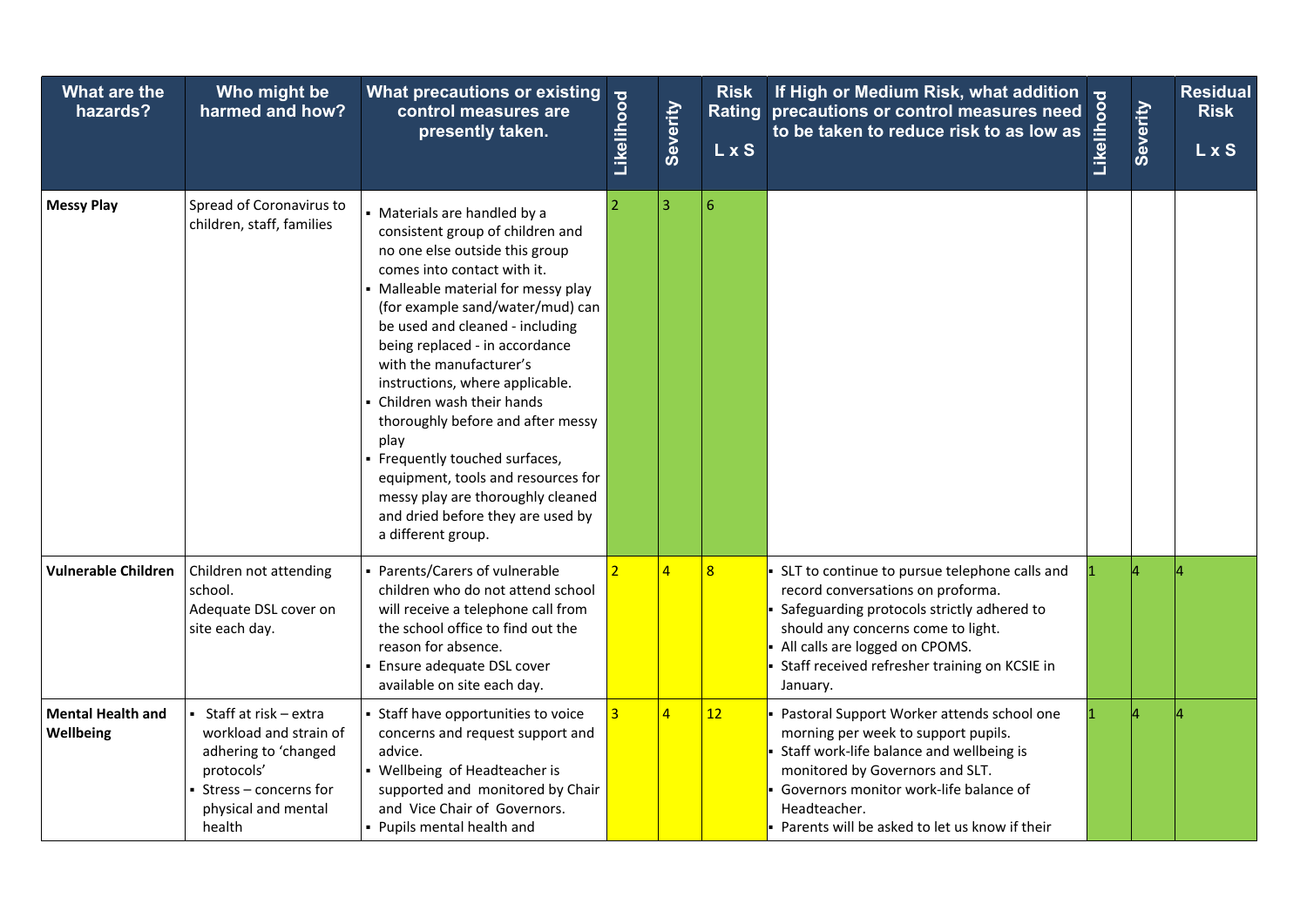| What are the<br>hazards?                                            | Who might be<br>harmed and how?                                                                                                                                                                                                                            | What precautions or existing<br>control measures are<br>presently taken.                                                                                                                                                                                                                    | Likelihood     | Severity       | <b>Risk</b><br>LxS | If High or Medium Risk, what addition<br>Rating precautions or control measures need<br>to be taken to reduce risk to as low as                                                                                                                                                                                                                                                                              | Likelihood | Severity | <b>Residual</b><br><b>Risk</b><br>L x S |
|---------------------------------------------------------------------|------------------------------------------------------------------------------------------------------------------------------------------------------------------------------------------------------------------------------------------------------------|---------------------------------------------------------------------------------------------------------------------------------------------------------------------------------------------------------------------------------------------------------------------------------------------|----------------|----------------|--------------------|--------------------------------------------------------------------------------------------------------------------------------------------------------------------------------------------------------------------------------------------------------------------------------------------------------------------------------------------------------------------------------------------------------------|------------|----------|-----------------------------------------|
|                                                                     | • Pupils display low<br>mood, anxiety and<br>stress in response to<br>COVID-19.<br>• Parents wellbeing<br>through isolation of<br>lockdown, financial<br>worries, health<br>concerns<br>- Effect of potential<br>bereavement/illnesses<br>during pandemic. | emotional wellbeing is considered<br>and addressed by staff.<br>Staff continue to be signposted to<br>Wellbeing support.<br>- Headteacher continues to be<br>supported by governing body<br>• Social interaction with peers and<br>staff benefits pupil wellbeing.                          |                |                |                    | family has suffered any sort of loss or incident<br>which may affect their child so that appropriate<br>support can be offered.                                                                                                                                                                                                                                                                              |            |          |                                         |
| <b>Breakfast Club</b>                                               |                                                                                                                                                                                                                                                            | Breakfast Club runs every<br>weekday.<br>• Year groups will be kept in Key<br>stage phases wherever possible<br>following government guidance.                                                                                                                                              | $\overline{2}$ |                | 8                  | Breakfast Club - maximum of 40 (pre-booked<br>places only)<br>Regular attendees are kept in a consistent<br>group<br>Providers are reminded to sanitise hands and<br>keep their distance.                                                                                                                                                                                                                    |            |          |                                         |
| <b>After School Clubs</b>                                           |                                                                                                                                                                                                                                                            | - After School Clubs will continue in<br>their original format.<br>This will be reviewed following any<br>new guidance from Public Health.                                                                                                                                                  | $\overline{2}$ | $\overline{4}$ | $\overline{8}$     | Regular attendees are kept in a consistent<br>group.<br>Providers are reminded to sanitise hands and<br>keep their distance.                                                                                                                                                                                                                                                                                 |            |          |                                         |
| <b>Visitors, Specialist</b><br>staff, Outside<br><b>Contractors</b> | Risk of contracting,<br>spreading virus to:<br>- All in school<br>- Visitors, contractors<br>· Signing in book not in<br>use.                                                                                                                              | Restrict number of visitors,<br>contractors on site at any one<br>time.<br>Continue to make appropriate<br>safeguarding checks where<br>appropriate.<br>Supply teachers, peripatetic music<br>teachers can move between<br>schools therefore will be allowed<br>on site maintaining as much | $\overline{2}$ | $\overline{4}$ | 8                  | All contractors advised to make an<br>appointment. Where possible they will come in<br>before the children arrive or after they leave.<br>Contractors to wear face coverings when on<br>site.<br>Signing of the Asbestos Register/Legionella<br>Register is mandatory.<br>Contractors are asked to sign in using the digital<br>register providing details.<br>Work areas should be sanitised after work has |            |          |                                         |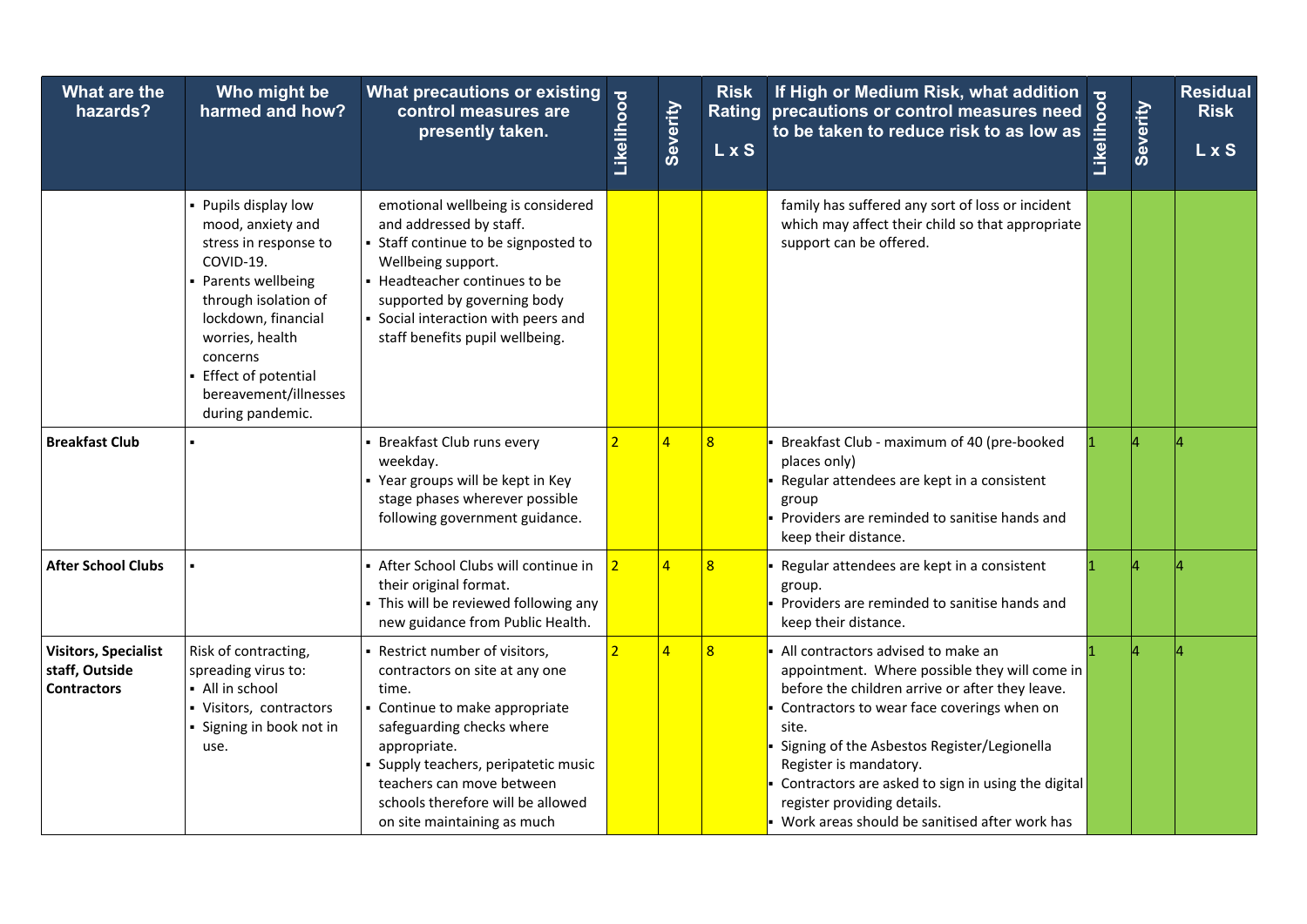| What are the<br>hazards?                                                                         | Who might be<br>harmed and how?                                                                                                                                                                                          | <b>What precautions or existing</b><br>control measures are<br>presently taken.                                                                                                                                                                                                                                                                                                                                                                                                                                                                                                                                                                                                                                                                                                                                                                                                                                                                                           | Likelihood     | Severity       | <b>Risk</b><br><b>LxS</b> | If High or Medium Risk, what addition<br>Rating precautions or control measures need<br>to be taken to reduce risk to as low as                                                                                                                                                                                                                                                                                                                                                                                                                                                                                                                                                                      | Likelihood | Severity | <b>Residual</b><br><b>Risk</b><br>L x S |
|--------------------------------------------------------------------------------------------------|--------------------------------------------------------------------------------------------------------------------------------------------------------------------------------------------------------------------------|---------------------------------------------------------------------------------------------------------------------------------------------------------------------------------------------------------------------------------------------------------------------------------------------------------------------------------------------------------------------------------------------------------------------------------------------------------------------------------------------------------------------------------------------------------------------------------------------------------------------------------------------------------------------------------------------------------------------------------------------------------------------------------------------------------------------------------------------------------------------------------------------------------------------------------------------------------------------------|----------------|----------------|---------------------------|------------------------------------------------------------------------------------------------------------------------------------------------------------------------------------------------------------------------------------------------------------------------------------------------------------------------------------------------------------------------------------------------------------------------------------------------------------------------------------------------------------------------------------------------------------------------------------------------------------------------------------------------------------------------------------------------------|------------|----------|-----------------------------------------|
|                                                                                                  |                                                                                                                                                                                                                          | distance as possible.                                                                                                                                                                                                                                                                                                                                                                                                                                                                                                                                                                                                                                                                                                                                                                                                                                                                                                                                                     |                |                |                           | been completed.<br>To minimise the number of Supply Staff on site<br>we continue to engage 1 TA and 1 supply<br>teacher to guarantee continuity of personnel.<br>Sports coaches timetabled on a rota basis.<br>- A digital visitor system is in place.                                                                                                                                                                                                                                                                                                                                                                                                                                               |            |          |                                         |
| Contracting<br>Coronavirus by<br>not following<br>general hygiene<br>and cleaning<br>procedures. | • Pupils, staff, visitors at<br>risk of contracting virus.<br>- Increase in staff and<br>pupil absence<br>• Spread of virus to<br>immediate family<br>members and wider<br>community.<br>- Closure of bubble/<br>school. | • General reminders for hygiene<br>• Posters prominently displayed.<br><b>Effective hand washing facilities</b><br>and soap available<br>• Follow usual absence periods for<br>sickness<br>• Hand sanitiser and anti-bacterial<br>wipes available for pupils and staff<br>throughout school<br>- Children directed to wash hands<br>upon entry to school and at other<br>regular intervals during the day<br>including break time and lunchtime<br>- Encourage good respiratory<br>hygiene. Catch it, bin it, kill it -<br>regular emptying of bins during the<br>day. Lidded pedal bins in use<br>throughout school.<br>• Frequent cleaning of all hard<br>surfaces will be carried out by staff<br>during the school day using anti-<br>bacterial cleaner which is COSHH<br>assessed. The contracted cleaners<br>will carry out thorough cleaning of<br>all surfaces and the interiors at the<br>end of each school day. They will<br>follow their own risk assessments | $\overline{2}$ | $\overline{4}$ | $\overline{8}$            | Site Supervisor/ Cleaner have increased<br>responsibility to ensure deep cleaning of all<br>areas in use during opening of school.<br>Ensure all staff adhere to and enforce rules.<br>Highly visible signage is displayed internally and<br>externally - clear routes, hygiene posters.<br>Site Supervisor to ensure PPE is worn when<br>cleaning high volume areas in school.<br>Staff advised to use their own cup for drinks<br>and be responsible for cleaning them.<br>Staff reminded to wash their hands before and<br>after touching anything in the staffroom.<br>Office telephone will be wiped down after each<br>use.<br>Meeting room tables should be wiped down<br>after use by staff. |            |          |                                         |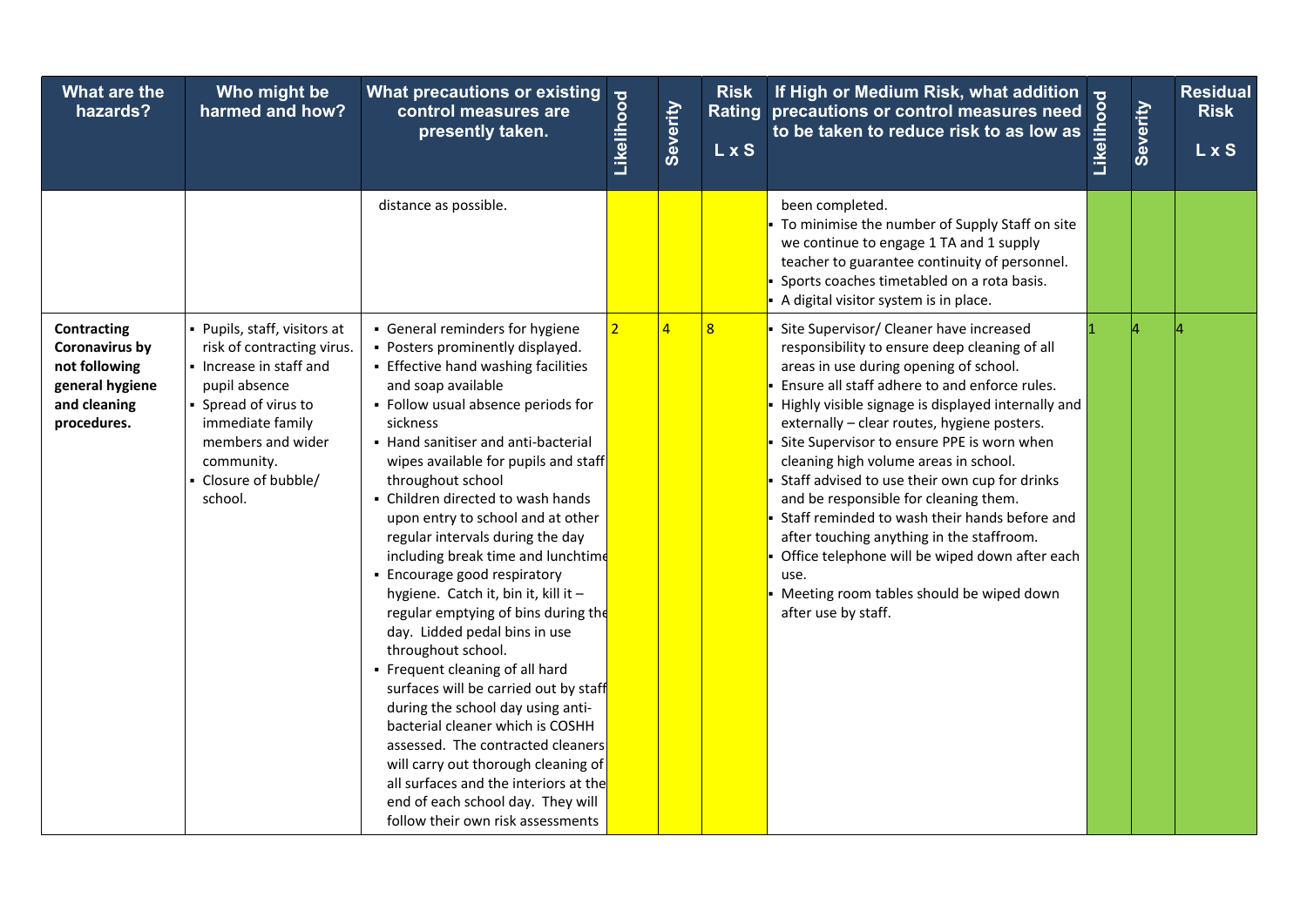| What are the<br>hazards?                                                                                                                                                                                                                                                            | Who might be<br>harmed and how?                                                                                                                                                                                                                                                                                                                                                                                      | What precautions or existing<br>control measures are<br>presently taken.                                                                                                                                                                                                                                                                                                                                                                                                                                                                                                                                                    | Likelihood     | Severity       | <b>Risk</b><br><b>LxS</b> | If High or Medium Risk, what addition<br>Rating precautions or control measures need<br>to be taken to reduce risk to as low as                                                                                                                                                                                                                                                                                                                                                                                                                                                                                                                                                                                                                      | Likelihood | Severity | <b>Residual</b><br><b>Risk</b><br><b>LxS</b> |
|-------------------------------------------------------------------------------------------------------------------------------------------------------------------------------------------------------------------------------------------------------------------------------------|----------------------------------------------------------------------------------------------------------------------------------------------------------------------------------------------------------------------------------------------------------------------------------------------------------------------------------------------------------------------------------------------------------------------|-----------------------------------------------------------------------------------------------------------------------------------------------------------------------------------------------------------------------------------------------------------------------------------------------------------------------------------------------------------------------------------------------------------------------------------------------------------------------------------------------------------------------------------------------------------------------------------------------------------------------------|----------------|----------------|---------------------------|------------------------------------------------------------------------------------------------------------------------------------------------------------------------------------------------------------------------------------------------------------------------------------------------------------------------------------------------------------------------------------------------------------------------------------------------------------------------------------------------------------------------------------------------------------------------------------------------------------------------------------------------------------------------------------------------------------------------------------------------------|------------|----------|----------------------------------------------|
|                                                                                                                                                                                                                                                                                     |                                                                                                                                                                                                                                                                                                                                                                                                                      | and COSHH assessed cleaning<br>products.<br>• Site Supervisor has carried out all<br>relevant COSHH assessments<br>relating to cleaning consumables.<br>Any staff using cleaning equipment<br>have been briefed on its safe use.<br>• Regular hand washing will continue<br>to be rigorously enforced<br>throughout the school day by all<br>pupils and staff.<br>- Cleaner/Site Supervisor will<br>continue to ensure all high volume<br>areas are sanitised.                                                                                                                                                              |                |                |                           |                                                                                                                                                                                                                                                                                                                                                                                                                                                                                                                                                                                                                                                                                                                                                      |            |          |                                              |
| <b>Risk of infection</b><br>increases through<br>new variants:<br>- Increased absence<br>in staff and pupils.<br>- Risk of spread.<br>Public health<br>alerts.<br>Suspected cases in<br>school or within<br>community.<br>Risk of localised<br>lockdown<br>Risk of full<br>lockdown | • Whole school<br>community and wider<br>community<br>Risk of not enough<br>adequate PPE<br>• Closure of school<br>- Local figures of<br>infection rate may see a<br>potential rise and/or a<br>localised lockdown.<br>Increased risk of<br>contracting the virus for:<br>• All pupils attending<br>- All staff on site<br>· Immediate family<br>members of staff and<br>pupils<br>• Local community<br>Increase in: | Rigorous hygiene procedures.<br>Regular increased cleaning of key<br>areas by premises staff, e.g. door<br>plates, handles, sinks, toilets<br>Hand washing rigorously enforced<br>throughout the day.<br>- Staff to wear adequate PPE when<br>dealing with any ill child to<br>minimise risk.<br>• PPE will continue to be purchased<br>to ensure enough stock available in<br>school.<br>Encourage parents to keep<br>children at home if any sign of<br>infection.<br>• Send children/staff home if they<br>display any signs of sickness.<br>Isolate any children showing signs<br>of virus until they can be collected. | $\overline{2}$ | $\overline{5}$ | 10                        | A Contingency Plan for outbreaks is in the<br>Headteacher's office and has been shared with<br>staff and Governors.<br>Increased communication with key people,<br>including Local Authority, parents, governors.<br>Enforce quarantine from school during illness<br>Send home any child or member of staff<br>showing any symptom.<br>Access to testing available for anyone showing<br>symptoms.<br>If school closes staff will be directed to work<br>from home if possible.<br>School will remain open to Critical Worker<br>children and vulnerable children during any<br>enforced closures.<br>SLT will review situation daily.<br>Home learning packs will be available for each<br>child to take home should an enforced closure<br>occur. |            |          |                                              |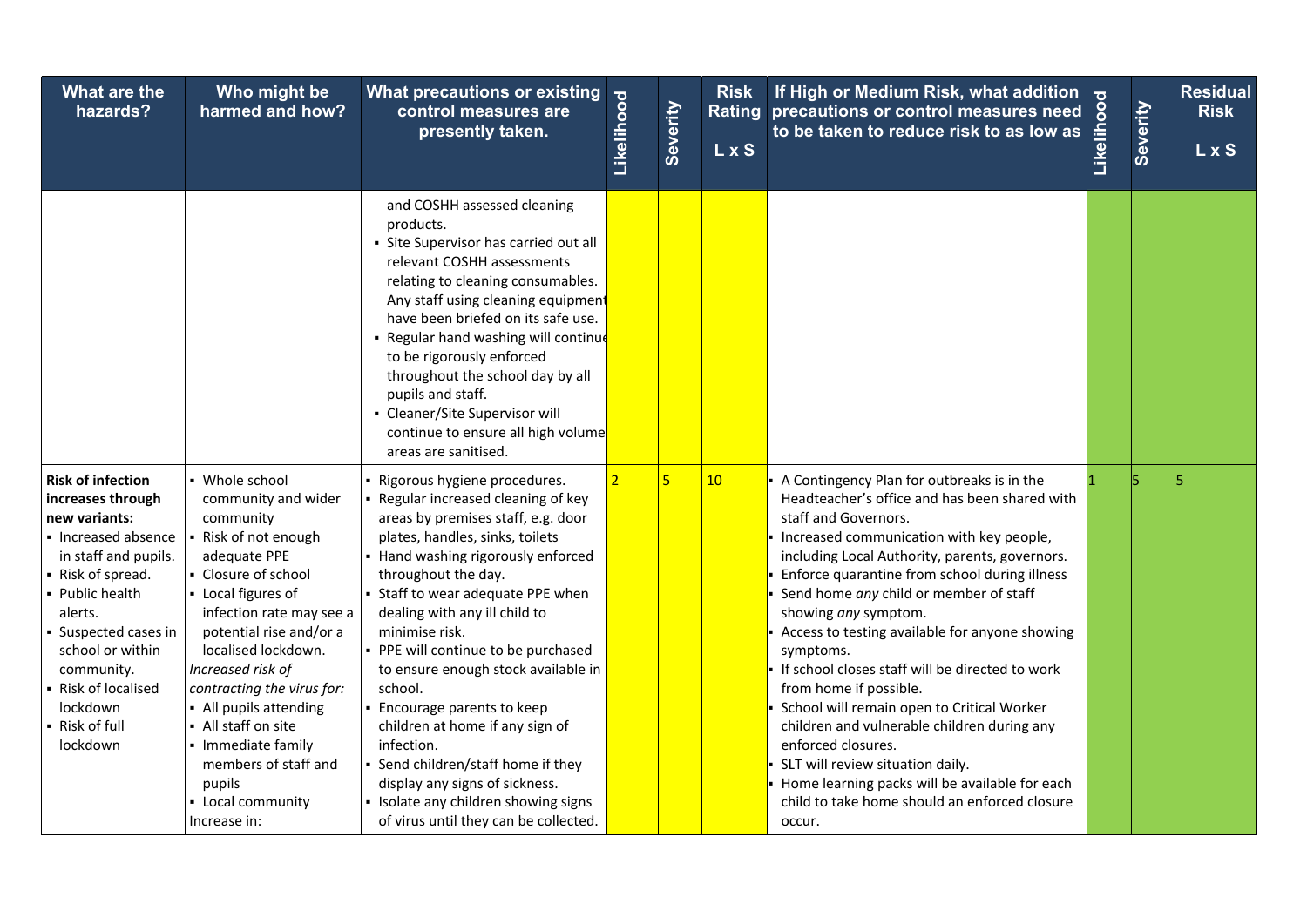| What are the<br>hazards?                                                  | Who might be<br>harmed and how?                                                                                                                                                                                                                                                                                                                                                                                                                                                                                                                           | What precautions or existing<br>control measures are<br>presently taken.                                                                                                                                                                                                                                                                                                                                                      | Likelihood | Severity       | <b>Risk</b><br><b>LxS</b> | If High or Medium Risk, what addition<br>Rating precautions or control measures need<br>to be taken to reduce risk to as low as                                                                                                                                                                                                                                                                                                                                                                                                                                                                                                                                                                                                                                                                       | Likelihood | Severity | <b>Residual</b><br><b>Risk</b><br>L x S |
|---------------------------------------------------------------------------|-----------------------------------------------------------------------------------------------------------------------------------------------------------------------------------------------------------------------------------------------------------------------------------------------------------------------------------------------------------------------------------------------------------------------------------------------------------------------------------------------------------------------------------------------------------|-------------------------------------------------------------------------------------------------------------------------------------------------------------------------------------------------------------------------------------------------------------------------------------------------------------------------------------------------------------------------------------------------------------------------------|------------|----------------|---------------------------|-------------------------------------------------------------------------------------------------------------------------------------------------------------------------------------------------------------------------------------------------------------------------------------------------------------------------------------------------------------------------------------------------------------------------------------------------------------------------------------------------------------------------------------------------------------------------------------------------------------------------------------------------------------------------------------------------------------------------------------------------------------------------------------------------------|------------|----------|-----------------------------------------|
|                                                                           | - Risk to staff dealing<br>with a sick child<br>- Risk of school closure<br>- Risk of inadequate<br>staffing capacity due to<br>absence.<br>Risk of no DSL on site<br>due to staff absence.<br>- Risk of no Site<br>Supervisor/Cleaning<br>staff on site due to staff<br>absence.<br>Risk to all staff including<br>Senior Leaders -<br>increased mental and<br>physical stress.<br>Risk to pupils - mental<br>health and emotional<br>wellbeing<br>Children at more risk of<br>contracting Covid<br>therefore increased risk<br>of adults contracting it | • Communication received and<br>shared from DfE, LA, School<br>Governors.<br>. We will continue to follow the<br>advice we receive from<br>Government, DfE and Local<br>Authority.<br>- 4 trained DSL's lowering risk of<br>having none on site at any one<br>time.                                                                                                                                                           |            |                |                           | Deep cleaning of whole school through local<br>arrangements with LA cleaning SLA.<br>Increased contact with Chair of Governors.<br>Brief staff with latest information from DfE, L.A<br>at regular staff meetings.<br>Ensure contracted cleaning staff take adequate<br>precautions to protect themselves when<br>cleaning premises by following the Local<br>Authority Cleaning department guidance, risk<br>assessments and advice.<br>Ensure Site Supervisor takes adequate<br>precautions by following our Risk Assessment,<br>guidance in the school COVID file and by<br>wearing PPE when required. Headteacher<br>meets with Site Supervisor throughout each day<br>to discuss protocols, concerns.<br>All procedures are rigorously enforced due to<br>new risk associated with new variants. |            |          |                                         |
| <b>Health &amp; Safety</b><br><b>Fire Safety</b><br><b>Inadequate PPE</b> | All involved<br>• Staff could be infected<br>child, e.g. risk of<br>splashing through<br>coughing, vomiting,<br>spitting.<br>Risk of correct PPE not<br>staff would not be                                                                                                                                                                                                                                                                                                                                                                                | • All First Aid certificates are current 2<br>and in date.<br>when dealing with a sick $\vert \cdot \vert$ All staff and pupils have access to<br>hand sanitiser, adequate hand<br>washing facilities.<br>• PPE has been purchased by school<br>to include visors, face masks,<br>aprons, gloves<br>being available meaning $\vert \bullet \vert$ In the event a child is ill in school,<br>staff should wear appropriate PPE |            | $\overline{5}$ | 10                        | Stocks of PPE are constantly checked and<br>replenished wherever possible, depending on<br>supplier availability.<br>Fire drills are held termly for the whole school<br>• We recommend that staff wear face coverings<br>in areas outside the classroom such as corridors<br>and communal areas i.e. when having a staff<br>meeting in the hall. Children do not need to<br>wear face coverings.<br>Some individuals are exempt from wearing face                                                                                                                                                                                                                                                                                                                                                    |            |          |                                         |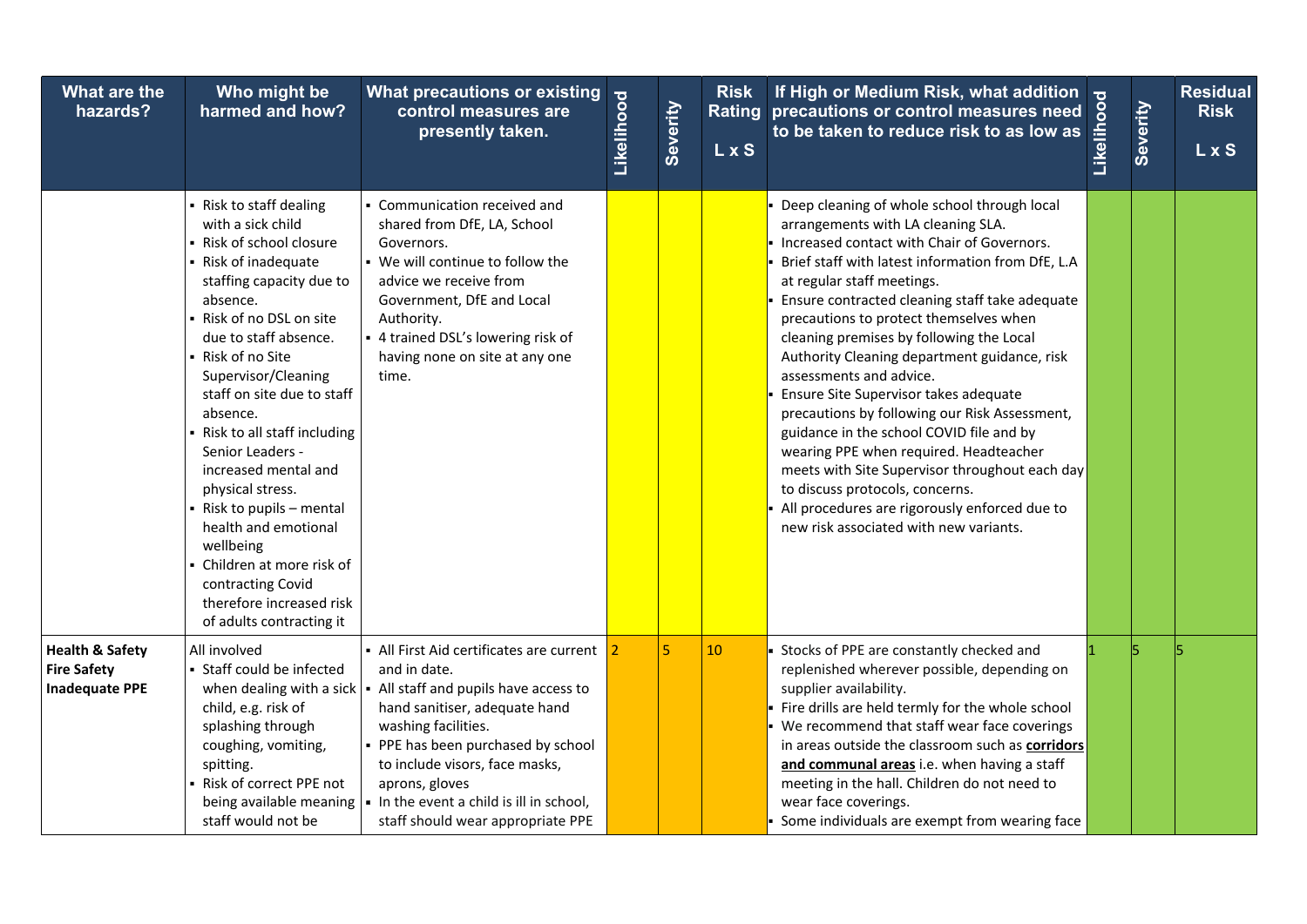| What are the<br>hazards? | Who might be<br>harmed and how?                                                                                                                                                                                                                                                                                              | What precautions or existing<br>control measures are<br>presently taken.                                                                                                                                                                                                                                                                                                                                                                                                                                                                                                      | Likelihood | Severity | <b>Risk</b><br><b>LxS</b> | If High or Medium Risk, what addition<br>precautions or control measures need $\frac{8}{9}$<br>to be taken to reduce risk to as low as $\frac{2}{9}$<br>Rating precautions or control measures need                                                                                                                                                                                                                                                                                                                                                                                                                                                                                                                                                                                                                                                                                                                                                                                                                                                                                                                                                                                                                                     | Severity | <b>Residual</b><br><b>Risk</b><br>L x S |
|--------------------------|------------------------------------------------------------------------------------------------------------------------------------------------------------------------------------------------------------------------------------------------------------------------------------------------------------------------------|-------------------------------------------------------------------------------------------------------------------------------------------------------------------------------------------------------------------------------------------------------------------------------------------------------------------------------------------------------------------------------------------------------------------------------------------------------------------------------------------------------------------------------------------------------------------------------|------------|----------|---------------------------|-----------------------------------------------------------------------------------------------------------------------------------------------------------------------------------------------------------------------------------------------------------------------------------------------------------------------------------------------------------------------------------------------------------------------------------------------------------------------------------------------------------------------------------------------------------------------------------------------------------------------------------------------------------------------------------------------------------------------------------------------------------------------------------------------------------------------------------------------------------------------------------------------------------------------------------------------------------------------------------------------------------------------------------------------------------------------------------------------------------------------------------------------------------------------------------------------------------------------------------------|----------|-----------------------------------------|
|                          | protected and would<br>not be able to carry out<br>their duty of care to<br>pupils who are sick.<br>- Risk of spreading<br>COVID19 via heating<br>and ventilation systems.<br>- Risk of children rubbing<br>their face/eyes after<br>sanitising their hands.<br>- Level of risk increased<br>to all through new<br>variants. | if it is available to ensure adequate<br>protection, e.g. mask, gloves,<br>apron, visor.<br>• Gloves are ordered 'latex free' in<br>order to protect staff from<br>irritations.<br>Staff advised to wear face masks in<br>areas outside of the classroom.<br>• Staff ensure they keep themselves<br>safe at every opportunity by<br>limiting contact with pupils, other<br>members of staff, parents, visitors.<br>• Windows are opened wherever<br>possible to ensure adequate<br>ventilation in all rooms.<br>- Doors (not fire doors) are left open<br>when safe to do so. |            |          |                           | coverings - these same exemptions will apply in<br>school.<br>Visitors will be advised to wear either their own<br>mask or one provided by school.<br>Increase ventilation when rooms are not in use<br>by opening all windows.<br>In response to the question of using the heating<br>in school the following advice was received<br>from H&S at LA:<br>The risk of spreading Covid-19 via heating and<br>ventilation systems is relatively low providing<br>the following protocols are followed:<br>Frequent inspection<br>Well maintained systems-replace the filters<br>regularly<br>Vacuum the filter regularly<br>Regular space cleaning regime is in place<br>Hand hygiene advice is followed<br>Social distancing is followed and occupancy<br>levels are kept in line with your revised risk<br>assessments<br>Fresh air is maximised -normally through<br>opening windows but not obviously<br>compromising security of the site<br>This advice was shared with all staff on 28/9/20<br>and staff will be reminded of protocols at<br>weekly staff meetings.<br>Site supervisor will continue to ensure all<br>inspections and servicing is carried out<br>frequently.<br>The risk of children rubbing their face/eyes after |          |                                         |